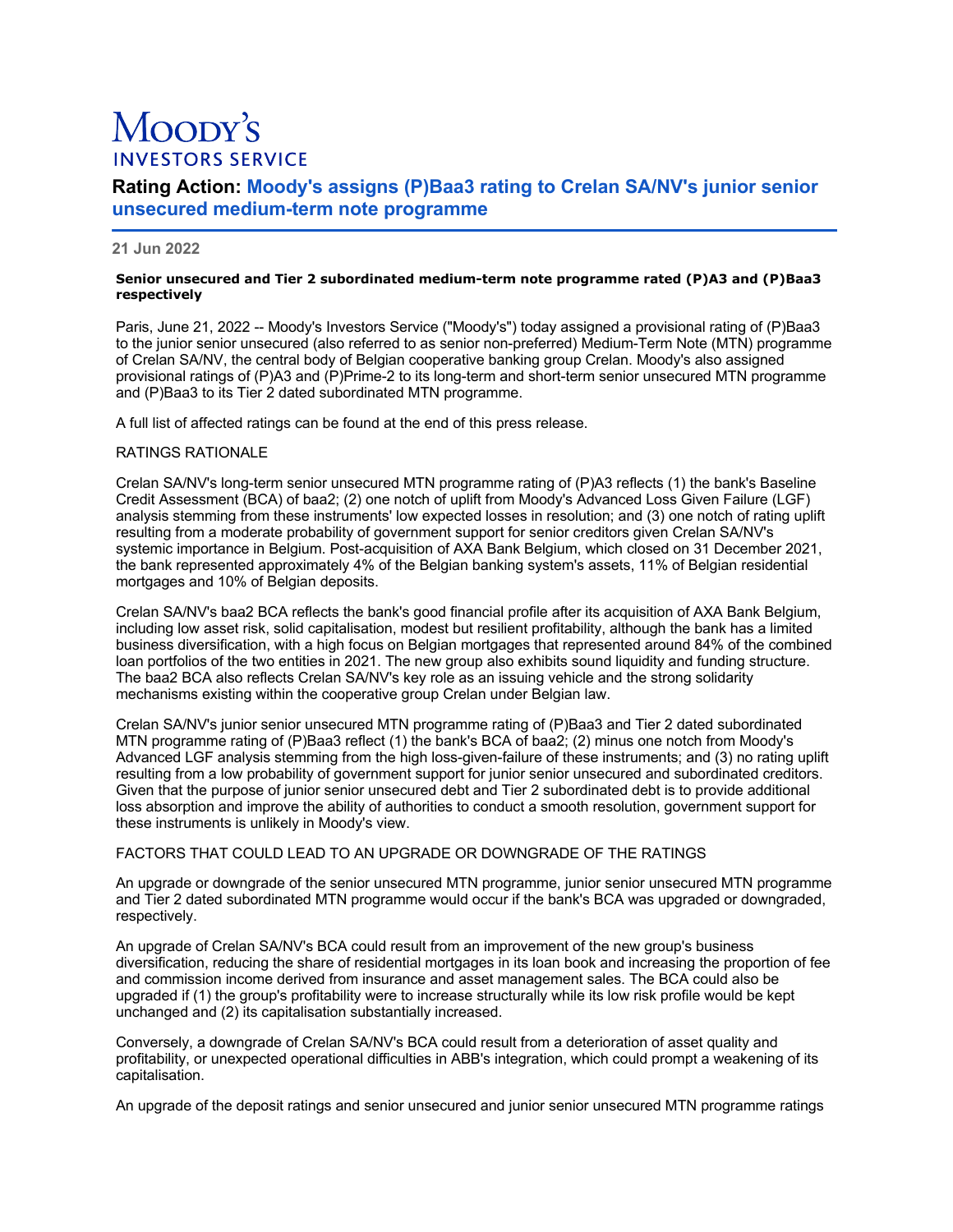could also occur if the bank were to issue substantial volumes of these instruments and/or higher volume of subordination under Moody's Advanced LGF analysis.

LIST OF AFFECTED RATINGS

Issuer: Crelan SA/NV

..Assignments:

- ....Senior Unsecured Medium-Term Note Program, assigned (P)A3
- ....Junior Senior Unsecured Medium-Term Note Program, assigned (P)Baa3
- ....Subordinate Medium-Term Note Program, assigned (P)Baa3
- ....Other Short Term, assigned (P)P-2

#### PRINCIPAL METHODOLOGY

The principal methodology used in these ratings was Banks Methodology published in July 2021 and available at <https://ratings.moodys.com/api/rmc-documents/71997> . Alternatively, please see the Rating Methodologies page on [https://ratings.moodys.com](https://ratings.moodys.com/) for a copy of this methodology.

#### REGULATORY DISCLOSURES

For further specification of Moody's key rating assumptions and sensitivity analysis, see the sections Methodology Assumptions and Sensitivity to Assumptions in the disclosure form. Moody's Rating Symbols and Definitions can be found on<https://ratings.moodys.com/rating-definitions>.

For ratings issued on a program, series, category/class of debt or security this announcement provides certain regulatory disclosures in relation to each rating of a subsequently issued bond or note of the same series, category/class of debt, security or pursuant to a program for which the ratings are derived exclusively from existing ratings in accordance with Moody's rating practices. For ratings issued on a support provider, this announcement provides certain regulatory disclosures in relation to the credit rating action on the support provider and in relation to each particular credit rating action for securities that derive their credit ratings from the support provider's credit rating. For provisional ratings, this announcement provides certain regulatory disclosures in relation to the provisional rating assigned, and in relation to a definitive rating that may be assigned subsequent to the final issuance of the debt, in each case where the transaction structure and terms have not changed prior to the assignment of the definitive rating in a manner that would have affected the rating. For further information please see the issuer/deal page for the respective issuer on [https://ratings.moodys.com](https://ratings.moodys.com/).

For any affected securities or rated entities receiving direct credit support from the primary entity(ies) of this credit rating action, and whose ratings may change as a result of this credit rating action, the associated regulatory disclosures will be those of the guarantor entity. Exceptions to this approach exist for the following disclosures, if applicable to jurisdiction: Ancillary Services, Disclosure to rated entity, Disclosure from rated entity.

The ratings have been disclosed to the rated entity or its designated agent(s) and issued with no amendment resulting from that disclosure.

These ratings are solicited. Please refer to Moody's Policy for Designating and Assigning Unsolicited Credit Ratings available on its website [https://ratings.moodys.com](https://ratings.moodys.com/).

Regulatory disclosures contained in this press release apply to the credit rating and, if applicable, the related rating outlook or rating review.

Moody's general principles for assessing environmental, social and governance (ESG) risks in our credit analysis can be found at [https://ratings.moodys.com/documents/PBC\\_1288235](https://ratings.moodys.com/documents/PBC_1288235).

The Global Scale Credit Rating on this Credit Rating Announcement was issued by one of Moody's affiliates outside the UK and is endorsed by Moody's Investors Service Limited, One Canada Square, Canary Wharf, London E14 5FA under the law applicable to credit rating agencies in the UK. Further information on the UK endorsement status and on the Moody's office that issued the credit rating is available on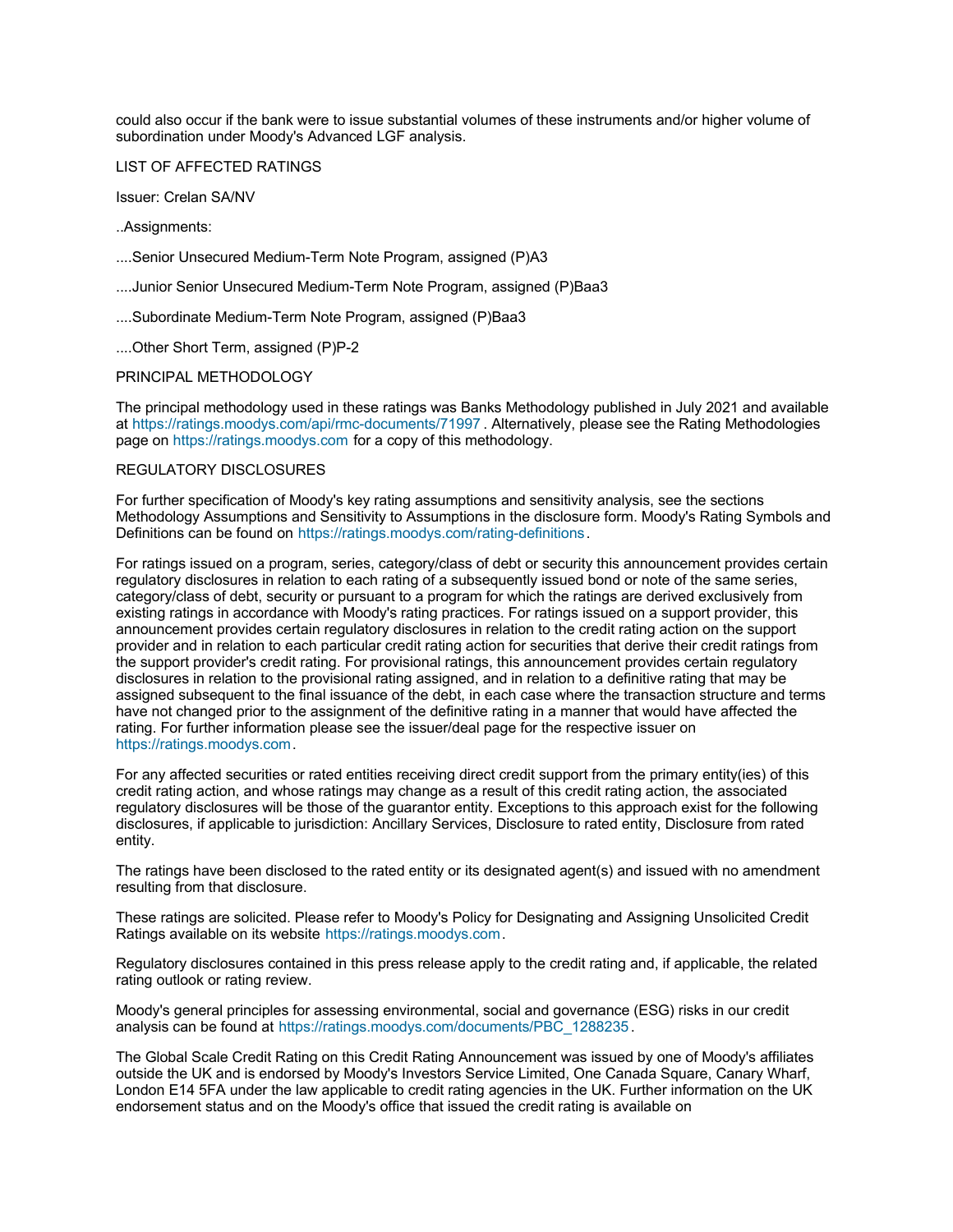#### [https://ratings.moodys.com](https://ratings.moodys.com/).

Please see https://ratings.moodys.com for any updates on changes to the lead rating analyst and to the Moody's legal entity that has issued the rating.

Please see the issuer/deal page on https://ratings.moodys.com for additional regulatory disclosures for each credit rating.

Guillaume Lucien-Baugas Vice President - Senior Analyst Financial Institutions Group Moody's France SAS 96 Boulevard Haussmann Paris, 75008 France JOURNALISTS: 44 20 7772 5456 Client Service: 44 20 7772 5454

Olivier Panis Senior Vice President Financial Institutions Group JOURNALISTS: 44 20 7772 5456 Client Service: 44 20 7772 5454

Releasing Office: Moody's France SAS 96 Boulevard Haussmann Paris, 75008 France JOURNALISTS: 44 20 7772 5456 Client Service: 44 20 7772 5454



© 2022 Moody's Corporation, Moody's Investors Service, Inc., Moody's Analytics, Inc. and/or their licensors and affiliates (collectively, "MOODY'S"). All rights reserved.

**CREDIT RATINGS ISSUED BY MOODY'S CREDIT RATINGS AFFILIATES ARE THEIR CURRENT OPINIONS OF THE RELATIVE FUTURE CREDIT RISK OF ENTITIES, CREDIT COMMITMENTS, OR DEBT OR DEBT-LIKE SECURITIES, AND MATERIALS, PRODUCTS, SERVICES AND INFORMATION PUBLISHED BY MOODY'S (COLLECTIVELY, "PUBLICATIONS") MAY INCLUDE SUCH CURRENT OPINIONS. MOODY'S DEFINES CREDIT RISK AS THE RISK THAT AN ENTITY MAY NOT MEET ITS CONTRACTUAL FINANCIAL OBLIGATIONS AS THEY COME DUE AND ANY ESTIMATED FINANCIAL LOSS IN THE EVENT OF DEFAULT OR IMPAIRMENT. SEE APPLICABLE MOODY'S RATING SYMBOLS AND DEFINITIONS PUBLICATION FOR INFORMATION ON THE TYPES OF CONTRACTUAL FINANCIAL OBLIGATIONS ADDRESSED BY MOODY'S CREDIT RATINGS. CREDIT RATINGS DO NOT ADDRESS ANY OTHER RISK, INCLUDING BUT NOT LIMITED TO: LIQUIDITY RISK, MARKET VALUE RISK, OR PRICE VOLATILITY. CREDIT RATINGS, NON-CREDIT ASSESSMENTS ("ASSESSMENTS"), AND OTHER OPINIONS INCLUDED IN MOODY'S PUBLICATIONS ARE NOT STATEMENTS OF CURRENT OR HISTORICAL FACT. MOODY'S PUBLICATIONS MAY ALSO INCLUDE QUANTITATIVE MODEL-BASED ESTIMATES OF CREDIT RISK AND RELATED OPINIONS OR COMMENTARY PUBLISHED BY MOODY'S ANALYTICS, INC. AND/OR ITS AFFILIATES. MOODY'S CREDIT RATINGS, ASSESSMENTS, OTHER OPINIONS AND PUBLICATIONS DO NOT CONSTITUTE OR PROVIDE INVESTMENT OR FINANCIAL ADVICE, AND MOODY'S CREDIT RATINGS, ASSESSMENTS, OTHER OPINIONS AND PUBLICATIONS ARE NOT AND DO NOT PROVIDE RECOMMENDATIONS TO PURCHASE, SELL, OR HOLD PARTICULAR SECURITIES. MOODY'S CREDIT RATINGS, ASSESSMENTS, OTHER OPINIONS AND PUBLICATIONS DO NOT COMMENT ON THE SUITABILITY OF AN INVESTMENT FOR ANY PARTICULAR INVESTOR. MOODY'S ISSUES ITS CREDIT RATINGS, ASSESSMENTS**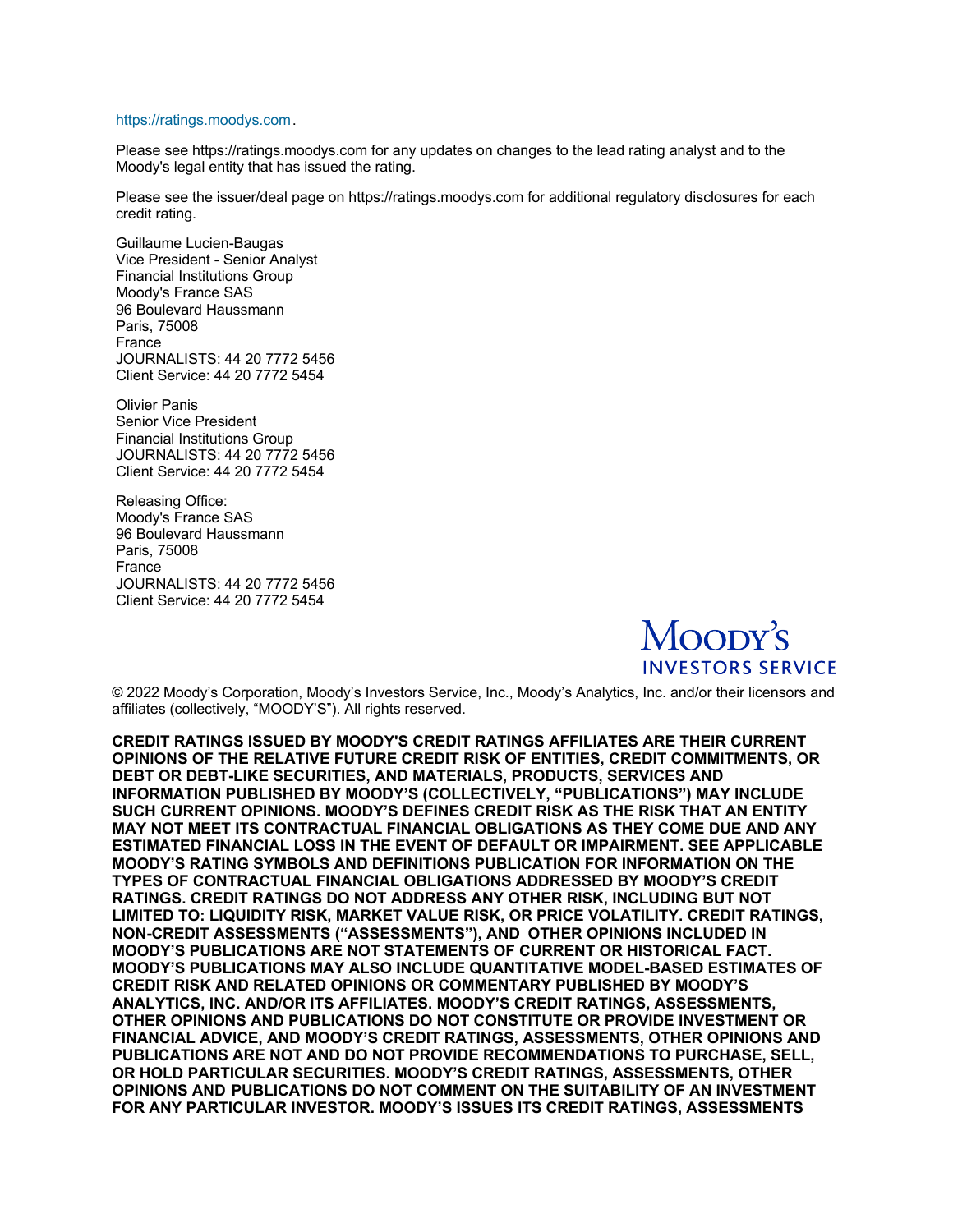#### **AND OTHER OPINIONS AND PUBLISHES ITS PUBLICATIONS WITH THE EXPECTATION AND UNDERSTANDING THAT EACH INVESTOR WILL, WITH DUE CARE, MAKE ITS OWN STUDY AND EVALUATION OF EACH SECURITY THAT IS UNDER CONSIDERATION FOR PURCHASE, HOLDING, OR SALE.**

MOODY'S CREDIT RATINGS, ASSESSMENTS, OTHER OPINIONS, AND PUBLICATIONS ARE NOT INTENDED FOR USE BY RETAIL INVESTORS AND IT WOULD BE RECKLESS AND INAPPROPRIATE FOR RETAIL INVESTORS TO USE MOODY'S CREDIT RATINGS, ASSESSMENTS, OTHER OPINIONS OR PUBLICATIONS WHEN MAKING AN INVESTMENT DECISION. IF IN DOUBT YOU SHOULD CONTACT YOUR FINANCIAL OR OTHER PROFESSIONAL ADVISER.

ALL INFORMATION CONTAINED HEREIN IS PROTECTED BY LAW, INCLUDING BUT NOT LIMITED TO, COPYRIGHT LAW, AND NONE OF SUCH INFORMATION MAY BE COPIED OR OTHERWISE REPRODUCED, REPACKAGED, FURTHER TRANSMITTED, TRANSFERRED, DISSEMINATED, REDISTRIBUTED OR RESOLD, OR STORED FOR SUBSEQUENT USE FOR ANY SUCH PURPOSE, IN WHOLE OR IN PART, IN ANY FORM OR MANNER OR BY ANY MEANS WHATSOEVER, BY ANY PERSON WITHOUT MOODY'S PRIOR WRITTEN CONSENT.

MOODY'S CREDIT RATINGS, ASSESSMENTS, OTHER OPINIONS AND PUBLICATIONS ARE NOT INTENDED FOR USE BY ANY PERSON AS A BENCHMARK AS THAT TERM IS DEFINED FOR REGULATORY PURPOSES AND MUST NOT BE USED IN ANY WAY THAT COULD RESULT IN THEM BEING CONSIDERED A BENCHMARK.

All information contained herein is obtained by MOODY'S from sources believed by it to be accurate and reliable. Because of the possibility of human or mechanical error as well as other factors, however, all information contained herein is provided "AS IS" without warranty of any kind. MOODY'S adopts all necessary measures so that the information it uses in assigning a credit rating is of sufficient quality and from sources MOODY'S considers to be reliable including, when appropriate, independent third-party sources. However, MOODY'S is not an auditor and cannot in every instance independently verify or validate information received in the rating process or in preparing its Publications.

To the extent permitted by law, MOODY'S and its directors, officers, employees, agents, representatives, licensors and suppliers disclaim liability to any person or entity for any indirect, special, consequential, or incidental losses or damages whatsoever arising from or in connection with the information contained herein or the use of or inability to use any such information, even if MOODY'S or any of its directors, officers, employees, agents, representatives, licensors or suppliers is advised in advance of the possibility of such losses or damages, including but not limited to: (a) any loss of present or prospective profits or (b) any loss or damage arising where the relevant financial instrument is not the subject of a particular credit rating assigned by MOODY'S.

To the extent permitted by law, MOODY'S and its directors, officers, employees, agents, representatives, licensors and suppliers disclaim liability for any direct or compensatory losses or damages caused to any person or entity, including but not limited to by any negligence (but excluding fraud, willful misconduct or any other type of liability that, for the avoidance of doubt, by law cannot be excluded) on the part of, or any contingency within or beyond the control of, MOODY'S or any of its directors, officers, employees, agents, representatives, licensors or suppliers, arising from or in connection with the information contained herein or the use of or inability to use any such information.

NO WARRANTY, EXPRESS OR IMPLIED, AS TO THE ACCURACY, TIMELINESS, COMPLETENESS, MERCHANTABILITY OR FITNESS FOR ANY PARTICULAR PURPOSE OF ANY CREDIT RATING, ASSESSMENT, OTHER OPINION OR INFORMATION IS GIVEN OR MADE BY MOODY'S IN ANY FORM OR MANNER WHATSOEVER.

Moody's Investors Service, Inc., a wholly-owned credit rating agency subsidiary of Moody's Corporation ("MCO"), hereby discloses that most issuers of debt securities (including corporate and municipal bonds, debentures, notes and commercial paper) and preferred stock rated by Moody's Investors Service, Inc. have, prior to assignment of any credit rating, agreed to pay to Moody's Investors Service, Inc. for credit ratings opinions and services rendered by it fees ranging from \$1,000 to approximately \$5,000,000. MCO and Moody's Investors Service also maintain policies and procedures to address the independence of Moody's Investors Service credit ratings and credit rating processes. Information regarding certain affiliations that may exist between directors of MCO and rated entities, and between entities who hold credit ratings from Moody's